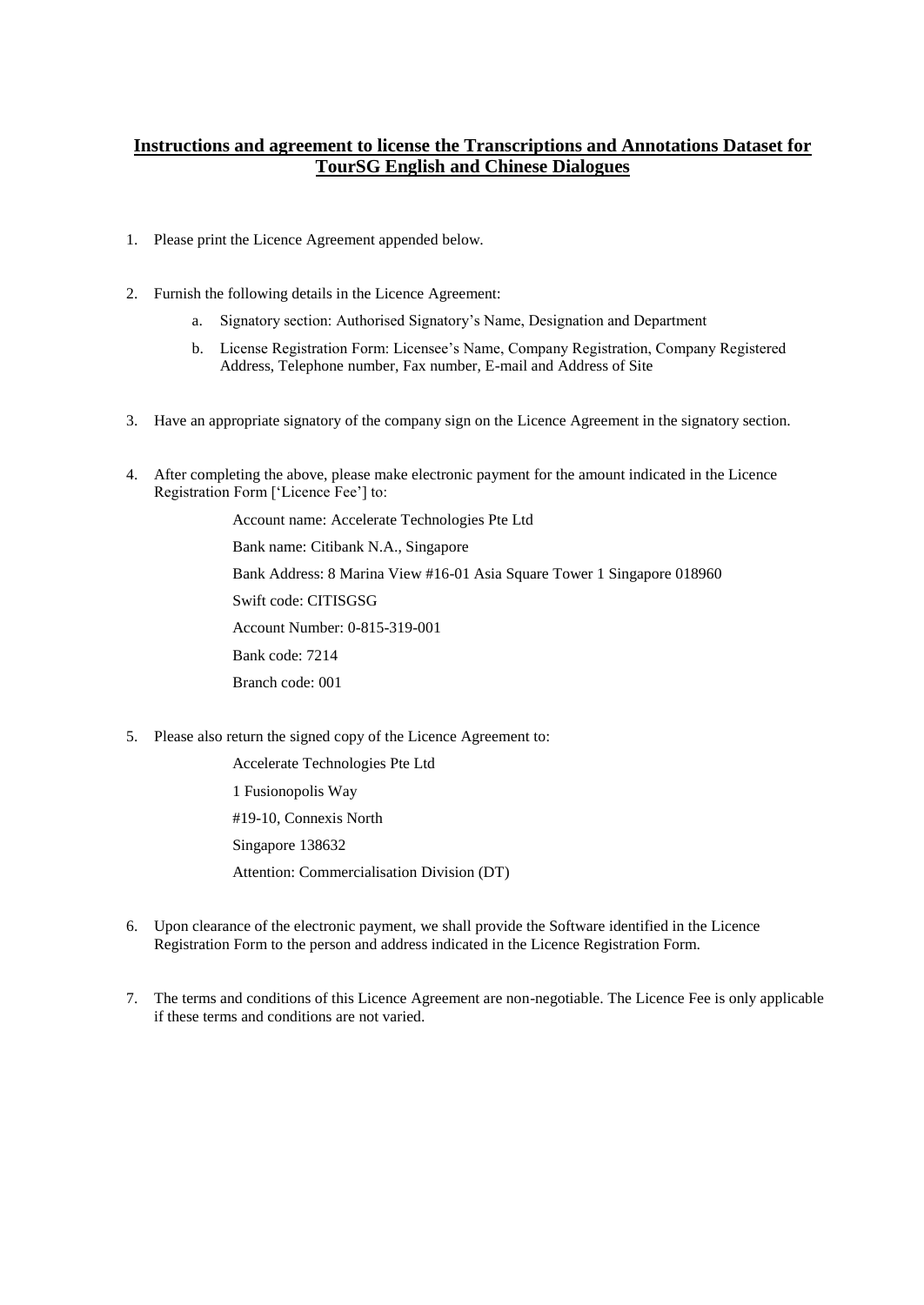#### **SOFTWARE USAGE LICENCE AGREEMENT**

**Accelerate Technologies Private Limited (Company Registration No. 199503187D) of 1 Fusionopolis Way #19-10 Connexis North, Singapore 138632 ("A\*ccelerate") is authorised to license or otherwise make available the Software described in the Licence Registration Form and its associated documentation by the lawful owner ("the Owner") thereof. By completing and signing the License Registration Form, you agree to be bound by the terms and conditions of this Agreement that will govern your use of the Software. Once the Software is made available to you, A\*ccelerate will not be obliged to refund you any monies paid under this Agreement.** 

#### **1. Licence**

- 1.1 In consideration of the mutual covenants and conditions set forth herein, and where applicable the Licence Fee stated in the Licence Registration Form, you are permitted to:
- (a) load the Software into and use it on not more than the number of computers stated in the Licence Registration Form, at the Site that are under your control;
- (b) transfer the Software from one computer to another provided it is used on not more than the number of computers stated in the Licence Registration Form at any one time; and
- (c) make up to two (2) copies of the Software for back-up purposes only in support of the permitted use. The copies must reproduce and include the Owner's copyright notice; and
- (d) use the Software only at the Site, and for the Purpose stated in the Licence Registration Form.
- 1.2. You are not permitted:
- (a) to load the Software on to a network server;
- (b) except as expressly permitted by this Agreement and save to the extent and in the circumstances expressly required to be permitted by law, to rent, lease, sub-license, loan, copy, modify, adapt, merge, translate, reverse engineer, decompile, disassemble or create derivative works based on the whole or any part of the Software or its associated documentation or use, reproduce or deal in the Software or any part thereof in any way.

#### **2. Term**

This Agreement is effective from Effective Date for the Term, as stated in the Licence Registration Form . It may also be terminated forthwith if you fail to abide by its terms. Upon termination you agree to destroy all copies of the Software and its documentation including any Software stored on the hard disk of any computer under your control.

#### **3. Ownership**

3.1 If provided with a CD/DVD MEDIA, you own only the CD/DVD MEDIA (or authorised replacement) on which the Software is recorded. The said CD/DVD MEDIA will be delivered by A\*ccelerate to you (at no cost to you) within sixty (60) days after execution of this agreement. You shall destroy the CD/DVD MEDIA on termination of this Agreement. The Owner shall at all times retain ownership of the intellectual property rights in the Software as recorded on the original CD/DVD MEDIA and all subsequent copies thereof regardless of form. For avoidance of doubt, where the Software is provided to you via a web link, the Owner shall likewise at all times retain ownership of the intellectual property rights in the Software as provided via the web link, and all subsequent copies thereof regardless of form. This Agreement applies to the grant of the licence contained herein only and not to the contract of sale of the CD/DVD MEDIA. A\*ccelerate's warranties under this Agreement are available only to the original registered user (being the person who has completed and submitted to A\*ccelerate the Licence Registration Form).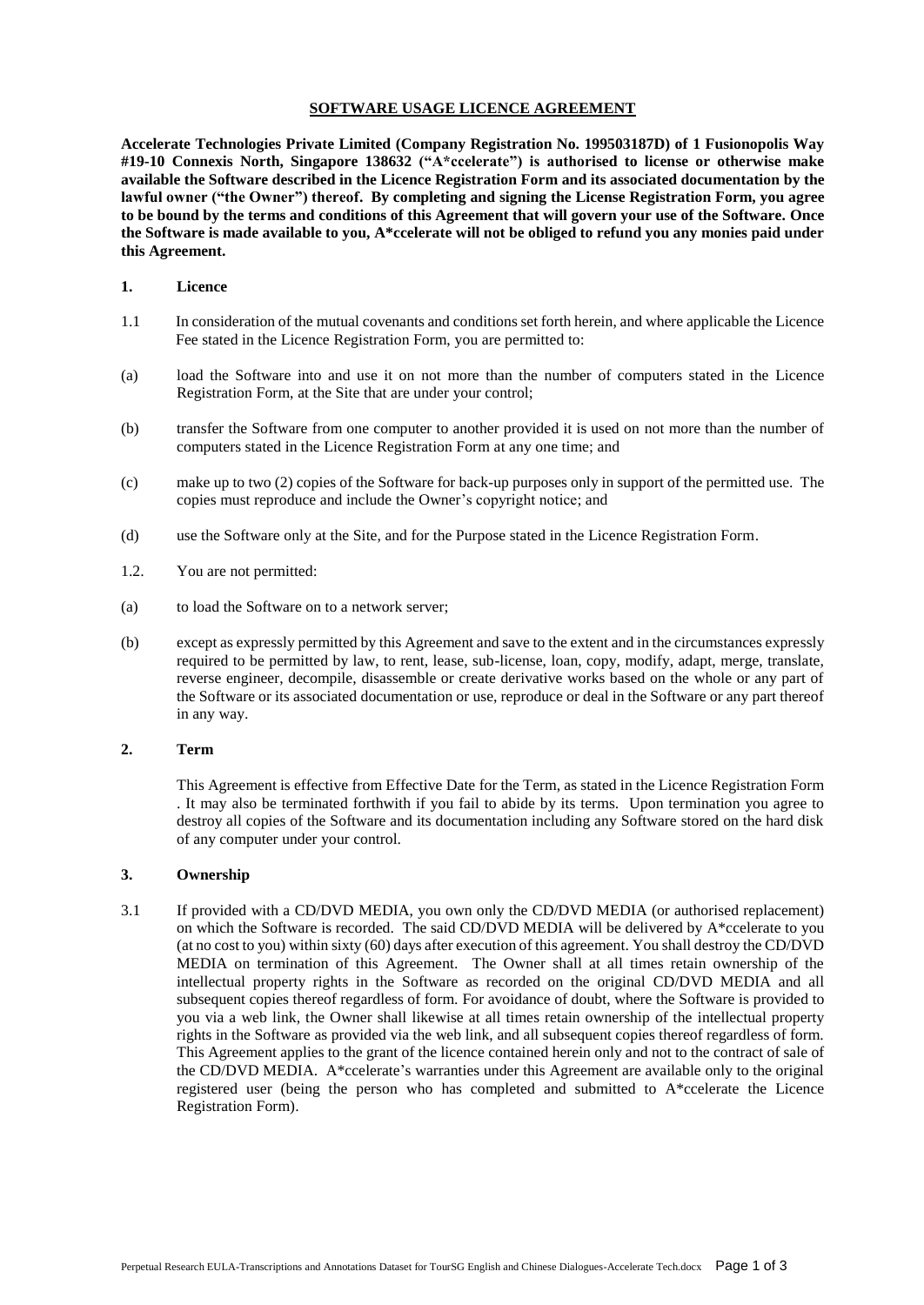3.2 All title and intellectual property rights in and to the Software (including but not limited to any images, photographs, animations, video, audio, music and text incorporated into the Software), belong to the Owner and the Owner also owns the accompanying documentation and any copies of the Software. You shall not do anything which might bring into question the Owner's ownership of the foregoing rights or their validity, or A\*ccelerate's right to license the same.

## **4. Warranties And Indemnity**

- 4.1 Where the Software is provided in a CD/DVD MEDIA, A\*ccelerate warrants that the CD/DVD MEDIA on which the Software is supplied will be free from defects in materials and workmanship under normal use for a period of 30 days from the Effective Date ("the Warranty Period"). If a defect in the CD/DVD MEDIA shall occur during the Warranty Period it may be returned to A\*ccelerate who will replace it free of charge.
- 4.2 A\*ccelerate warrants that the Software will perform substantially in accordance with its accompanying documentation (provided that the Software is properly used on the computer and with the operating system for which it was designed) and that the documentation correctly describes the operation of the Software in all material respects. If A\*ccelerate is notified of significant errors during the Warranty Period it will correct any such demonstrable errors in the Software or its documentation within a reasonable time.
- 4.3 The above represent your sole remedies for any breach of A\*ccelerate's warranties, which are given only to the original registered user.
- 4.4 The express terms of this Agreement are in lieu of all warranties, conditions, undertakings, terms and obligations implied by statute, common law, trade usage, course of dealing or otherwise all of which are hereby excluded to the fullest extend permitted by law.
- 4.5 A\*ccelerate and the Owner do not warrant that the Software will meet your requirements or that the operation of the Software will be uninterrupted or error-free or that defects in the Software will be corrected. You shall load and use the Software at your own risk and in no event will A\*ccelerate or the Owner be liable to you for any loss or damage of any kind (except personal injury or death resulting from A\*ccelerate's or the Owner's negligence) including lost profits or other consequential loss arising from your use of or inability to use the Software or from errors or deficiencies in it whether cause by negligence or otherwise except as expressly provided herein. In no event shall A\*ccelerate's or the Owner's liability exceed the amount paid by you for the Software.
- 4.6 You shall indemnify A\*ccelerate against all proceedings, costs, expenses, liabilities, injury, death, loss or damage arising out of the breach or negligent performance or failure in performance by you of the terms of this Agreement, or from the use of the Software and the associated documentation howsoever caused.

### **5. General**

- 5.1 This Agreement contains the entire agreement between the parties with respect to the Software and the associated documentation. All other agreements respecting the subject matter hereof whether oral or written are void, including but not limited to terms and conditions stated on the Licensee's purchase orders or like documents.
- 5.3 This Agreement shall be interpreted and governed in accordance with the laws of Singapore and the Parties submit to the jurisdiction of the Singapore courts.

| SIGNED by                                                |                    |
|----------------------------------------------------------|--------------------|
|                                                          |                    |
|                                                          |                    |
|                                                          |                    |
|                                                          |                    |
| Name, Designation and Department of authorised signatory | Signature and Date |